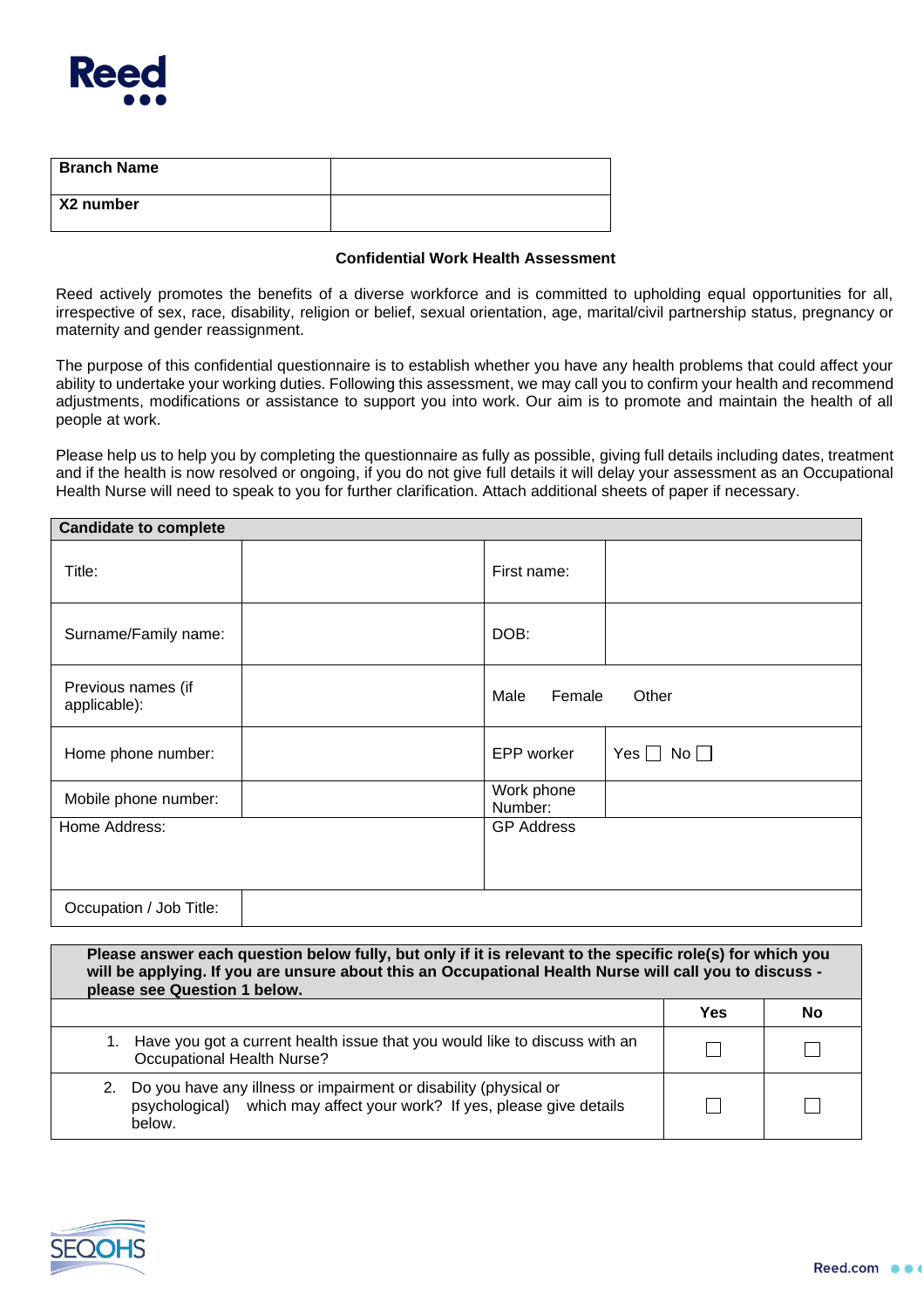

| 3. Have you ever had any illness/impairment/disability which may have been<br>caused or made worse by your work?                                                                                                                                        |  |
|---------------------------------------------------------------------------------------------------------------------------------------------------------------------------------------------------------------------------------------------------------|--|
| 4. Are you having any treatment or waiting for any treatment (including<br>medication) or investigations at present which may affect your work? If your<br>answer is yes, please provide further details of the condition, treatment and<br>dates below |  |
| 5. Do you think you may need any adjustments, modifications or assistance to<br>enable you to work or to attend an interview process? If yes, please provide<br>details below.                                                                          |  |

| <b>IMMUNISATION AND INFECTIOUS DISEASE HISTORY</b><br>We are required to ask you about the following, as it is relevant to the role(s) for which you will be<br>applying.                   |     |                          |
|---------------------------------------------------------------------------------------------------------------------------------------------------------------------------------------------|-----|--------------------------|
| Have you suffered from any of the following?                                                                                                                                                | Yes | <b>No</b>                |
| Methicillin resistant staphylococcus aureus (MRSA)<br>6.                                                                                                                                    |     |                          |
| 7. Clostridium difficile (C-Diff)                                                                                                                                                           |     |                          |
| Have you ever had chicken pox or shingles? Date:<br>8.                                                                                                                                      |     | $\overline{\phantom{a}}$ |
| Do you have any of the following?                                                                                                                                                           |     |                          |
| 9. A persistent cough that has lasted for more than two weeks?                                                                                                                              |     |                          |
| 10. Coughing up blood?                                                                                                                                                                      |     |                          |
| 11. Unexplained weight loss?                                                                                                                                                                |     |                          |
| 12. Unexplained fever?                                                                                                                                                                      |     | $\Box$                   |
| 13. Feeling generally unwell?                                                                                                                                                               |     | $\Box$                   |
| 14. Night sweats?                                                                                                                                                                           |     | $\Box$                   |
| 15. Have you been in close contact with a friend or relation found to be<br>suffering from Tuberculosis within the last two years?                                                          |     |                          |
| 16. Have you been given the HEAF /TINE/ MANTOUX test?<br>If yes, please give the date and grade of response if known<br>Date<br>Grade                                                       |     |                          |
| 17. Have you had BCG Immunisation (for tuberculosis)? Date:                                                                                                                                 |     |                          |
| 18. Have you lived outside the UK or had an extended holiday outside the UK<br>in the last year?                                                                                            |     |                          |
| 19. If yes please list all of the countries that you have been to and the length of time you spent in each one.                                                                             |     |                          |
| 20. Have you travelled to an Ebola affected country in the last 21 days?<br>If you have been to an Ebola affected area a risk assessment will be made<br>and further guidance given to you. |     |                          |
| If you have indicated yes to any of the above questions you must provide further details, failure to do so<br>will result in the form being returned/rejected.                              |     |                          |

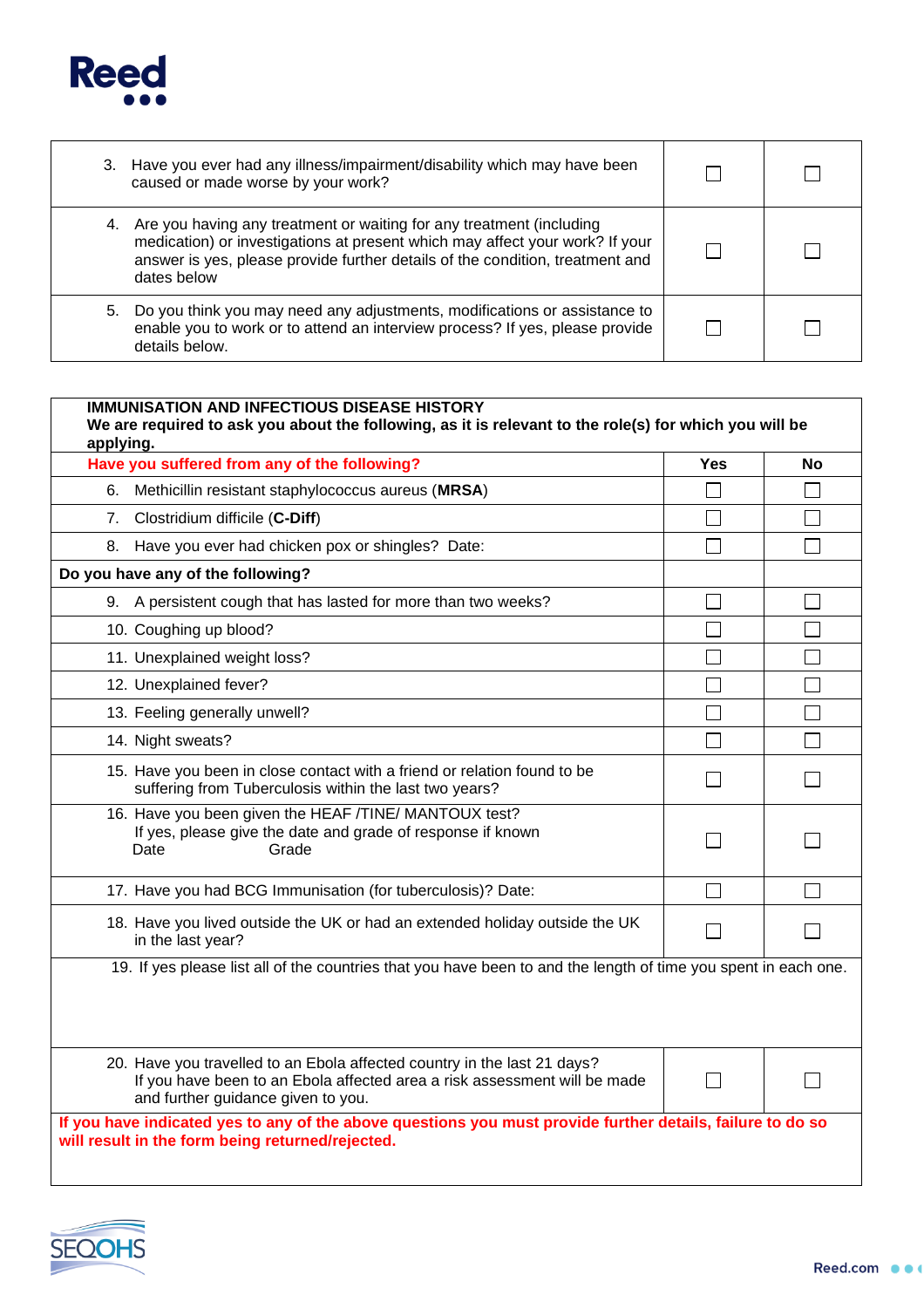

|                                                                                                 | Please indicate if any of the following apply to you:                                                                                                                     |  |  |  |  |  | <b>Yes</b> | <b>No</b> |  |
|-------------------------------------------------------------------------------------------------|---------------------------------------------------------------------------------------------------------------------------------------------------------------------------|--|--|--|--|--|------------|-----------|--|
|                                                                                                 | 21. Do you have any reason to believe that you maybe immunosuppressed (where<br>the immune system is weakened), either as result of infection, illness or<br>medication?) |  |  |  |  |  |            |           |  |
| 22. Have you ever come into contact with any Blood Bourne Viruses? Including                    | needle stick injuries.                                                                                                                                                    |  |  |  |  |  |            |           |  |
|                                                                                                 | Yes<br><b>Immunisation History</b>                                                                                                                                        |  |  |  |  |  | No         | Date      |  |
|                                                                                                 | 23. Triple vaccination as a child (Diptheria / Tetanus / Whooping cough)                                                                                                  |  |  |  |  |  |            |           |  |
| 24. Polio                                                                                       |                                                                                                                                                                           |  |  |  |  |  |            |           |  |
| 25. Tetanus                                                                                     |                                                                                                                                                                           |  |  |  |  |  |            |           |  |
| 26. Have you been vaccinated against Hepatitis B? (If Yes is ticked<br>please give dates below) |                                                                                                                                                                           |  |  |  |  |  |            |           |  |
| Course:                                                                                         | 3<br>2                                                                                                                                                                    |  |  |  |  |  |            |           |  |
| Boosters:                                                                                       | 3<br>2                                                                                                                                                                    |  |  |  |  |  |            |           |  |

# **The General Data Protection Regulation (GDPR) (EU) 2016/679**

*REED work in partnership with Healthier Business UK Ltd. All information supplied by you will be held in confidence by Healthier Business UK Ltd. Records will be retained electronically in accordance with best practice and the requirements of the General Data Protection Regulations at which time it may be subject to audit. Your data may*  also be cross referenced should you have registered with other Clients of Healthier Business UK Ltd. Your personal *data may be required to be seen by an occupational health advisor or physician, however it will not be shown, nor their contents shared with anyone - including Managers, Human Resources Advisors, GP, Specialist's or third party's - without your explicit consent. You have the right of erasure (the right to be forgotten), withdrawal of consent and refusal of consent without detriment. The only exceptions to this may be a court order for release of records in a judicial dispute or where there is a public responsibility obligation.* Consent is a process rather than a one off decision, for consent to be valid, it must be voluntary and informed. You have the right to withdraw your consent at any stage of the process, either verbally or in writing. **Yes No** Do you consent to this questionnaire and your immunisation reports being assessed  $\Box$ by an Occupational Health Advisor for the purpose of providing a Fitness to Work Certificate? Do you consent to our Occupational Health Advisors making recommendations to  $\perp$  $\perp$ 

your employer/agency to assist with your ability to carry out your perspective role? If you consent to recommendations being made to your employer/agency do you wish П  $\Box$ to see a copy of the recommendations prior to their release to your employer/agency?

| <b>Recommendations</b>                                                          | <b>Yes</b> | <b>No</b> |
|---------------------------------------------------------------------------------|------------|-----------|
| I understand that following this assessment, recommendations may be provided to |            |           |
| assist my health at work                                                        |            |           |

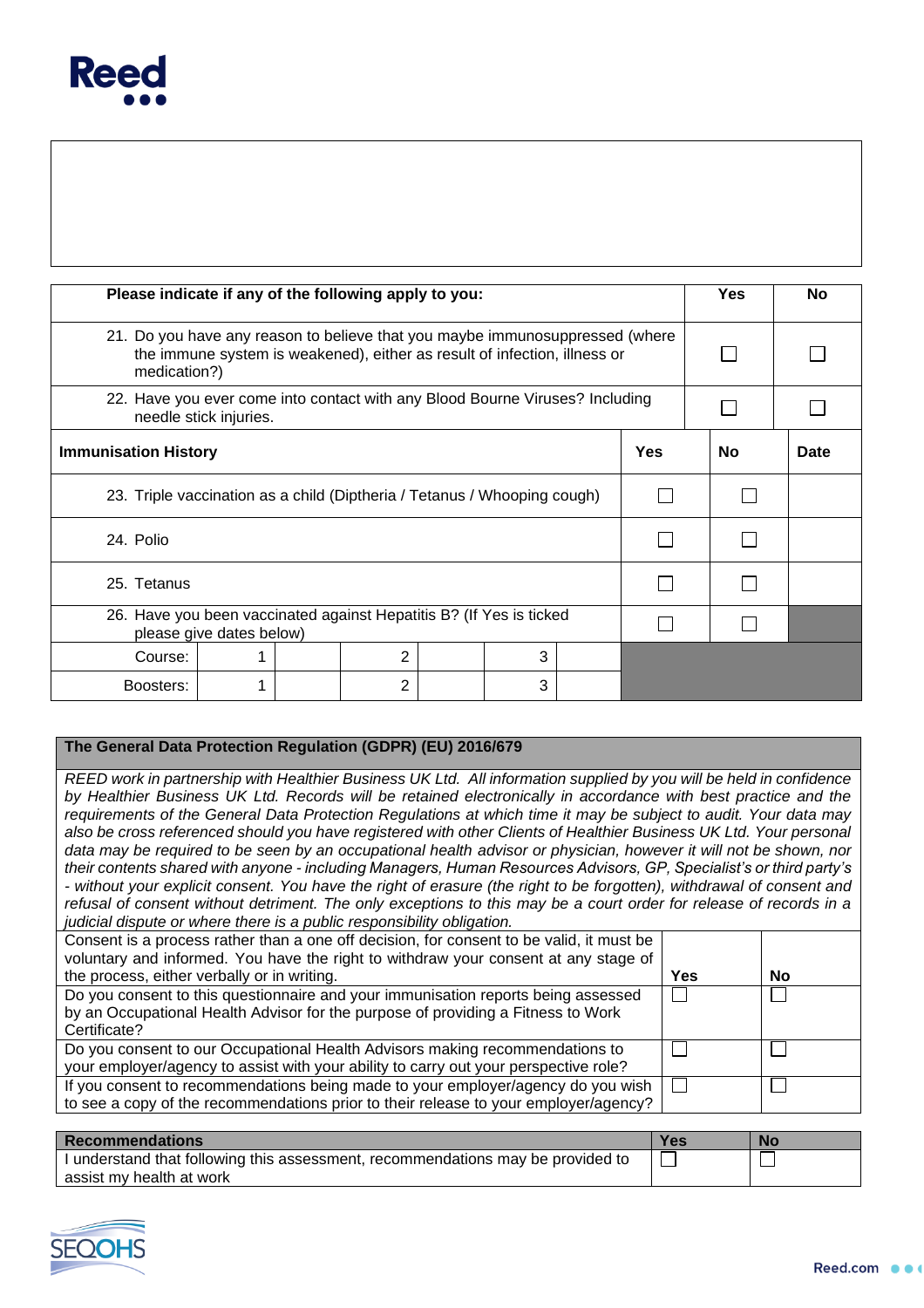

| I give consent for the Healthier Business UK Ltd to make recommendations and for |  |
|----------------------------------------------------------------------------------|--|
| my employer/agency to provide these recommendations to my placement              |  |
| I would like to see a written copy of any recommendations Healthier Business UK  |  |
| Ltd may make before my employer/agency provide them to my placement              |  |

#### **APPLICANT'S DECLARATION**

I declare that, to the best of my knowledge, all answers and statements I have given are true.

I understand that Reed may pass information contained within this form to their appointed third party Occupational Health Company for the purpose of additional screening. I hereby consent to Reed passing such information (together with any related documentation) to such organisations and for this information to be used and retained by them for the above purposes.

I am aware that it is my responsibility to provide evidence of immunity to HepB, measles, rubella, chicken pox, Tuberculosis and if an EPP worker HIV, HepB antigen and Hep C.

| Signature: | <b>Print name:</b> |  |
|------------|--------------------|--|
| Date:      |                    |  |

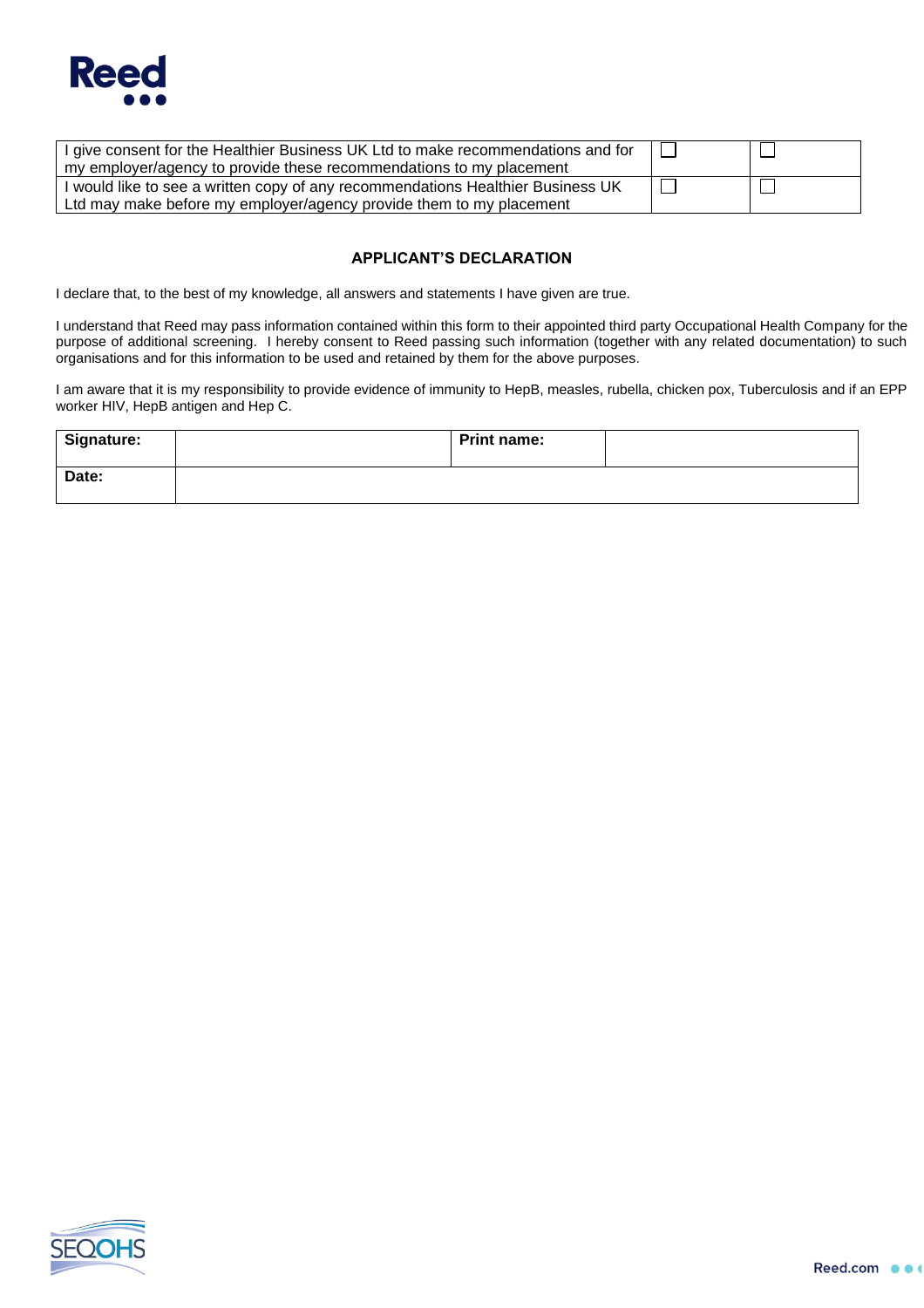

| <b>Self-Declarations</b>                             |                 |                                                                                                                                                                                                                                                                                                     |  |
|------------------------------------------------------|-----------------|-----------------------------------------------------------------------------------------------------------------------------------------------------------------------------------------------------------------------------------------------------------------------------------------------------|--|
| Declaration 1 - Chicken pox (Varicella)              |                 |                                                                                                                                                                                                                                                                                                     |  |
| Have you had the illness chicken<br>pox in the past? | $Yes \mid \mid$ | No / Unsure $\Box$                                                                                                                                                                                                                                                                                  |  |
|                                                      |                 | Please note, if you are unable to confirm<br>that you have had chicken pox (varicella)<br>you will need to agree to undertake a<br>blood test to determine your immunity. If it<br>is determined that you are not immune,<br>you will require a vaccination to work<br>through Reed Health and Care |  |

### **Declaration 2 - Exposure Prone Procedures (All Health Care Workers and Allied Professions)**

Exposure prone procedures are those invasive procedures where there is a risk that injury to the worker may result in the exposure of the patient's open tissues to the blood of the worker. These include procedures where the worker's gloved hands may be in contact with sharp instruments, needle tips or sharp tissues inside a patient's open body cavity, wound or confined anatomical space where the hands or fingertips may not be completely visible at all times. However, other situations, such as pre-hospital trauma care and care of patients where the risk of biting is regular and predictable, should be avoided by health care workers restricted from performing exposure prone procedures.

Taken from 'Consultation document – Guidance on health clearance for serious communicable diseases: New health care workers':

| Do you undertake Exposure Prone<br>Procedures (EPPs) as part of your<br>current scope of practice? | Yes $\Box$<br>If Yes - Please provide the<br>following blood test result, all<br>of which should be identity<br>validated samples. | $No \Box$<br>I will inform Reed Nurse / Doctor and<br>complete the necessary occupational<br>health tests if this situation is likely to<br>change. |
|----------------------------------------------------------------------------------------------------|------------------------------------------------------------------------------------------------------------------------------------|-----------------------------------------------------------------------------------------------------------------------------------------------------|
|                                                                                                    | <b>HIV</b><br><b>Hepatitis B antigen</b><br><b>Hepatitis C</b>                                                                     |                                                                                                                                                     |

| Declaration 3- Electromagnetic Fields at Work (All Health Care Workers and Allied Professions)                                                                                                                                                                                                                                          |  |  |  |  |  |
|-----------------------------------------------------------------------------------------------------------------------------------------------------------------------------------------------------------------------------------------------------------------------------------------------------------------------------------------|--|--|--|--|--|
| Sources of EMF devices such as MRI equipment may pose a risk to workers with active implanted, passive<br>implanted or active body worn medical devices (e.g. cardiac pacemakers/orthopaedic implants or joints/insulin<br>pumps), as well as to expectant mothers. We therefore encourage workers to consider if they may be affected. |  |  |  |  |  |
| Taken from: 'A Guide to the Control of Electromagnetic Field at Work Regulation 2016"                                                                                                                                                                                                                                                   |  |  |  |  |  |
| Yes $\Box$<br>$No \Box$<br>Do you have any of the following?                                                                                                                                                                                                                                                                            |  |  |  |  |  |
| <b>Active implanted medical</b><br>device                                                                                                                                                                                                                                                                                               |  |  |  |  |  |